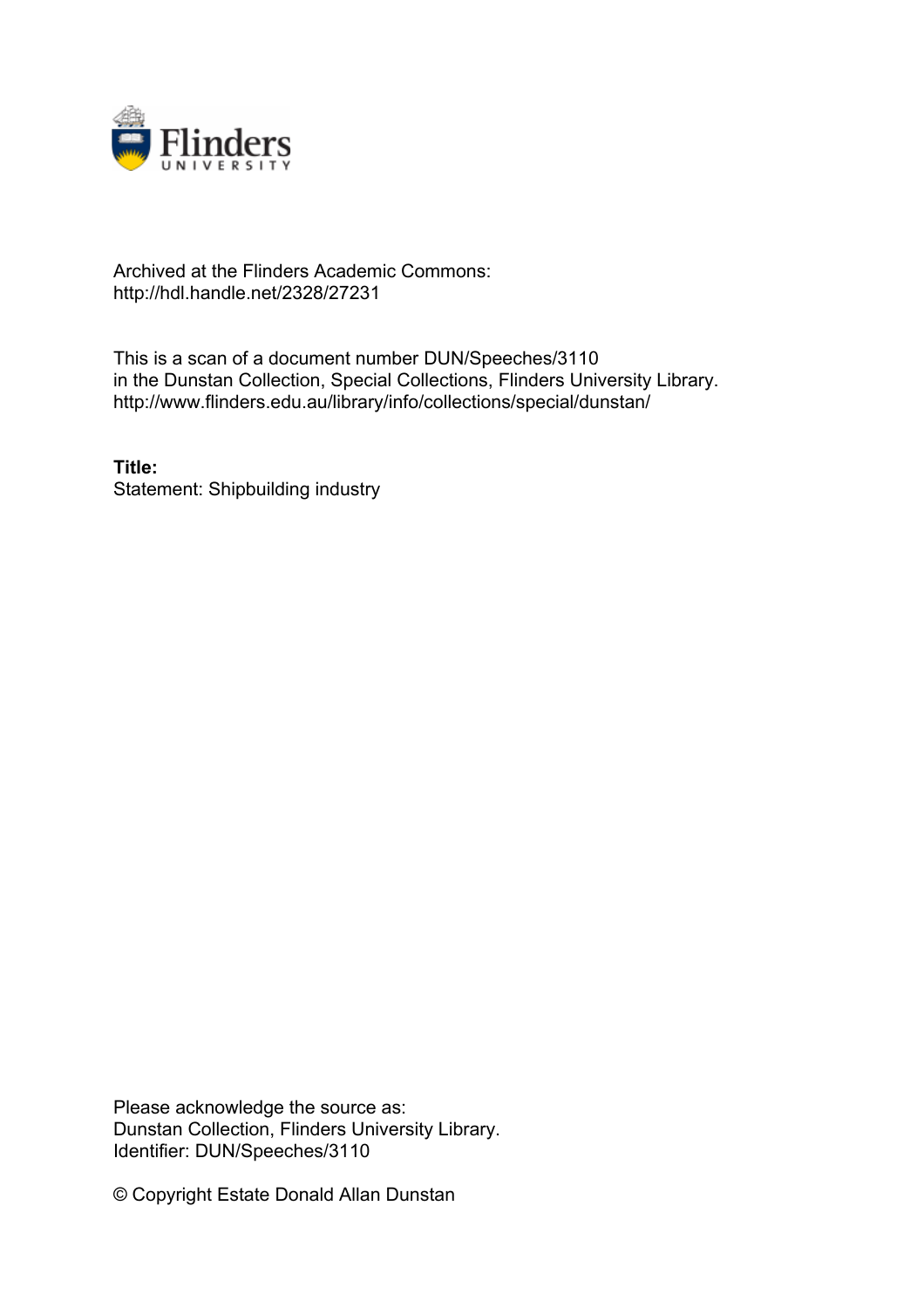3110  $\overline{1}$  3  $\overline{1}$ 



**STATEMENT** 

**from the Premier** 

**Date..,.:.** No.y.ejj]he.r....l2.,.. ..13Z6 **State Administration Centre,** 

**Embargo.** 

**Victoria Square, Adelaide, South Australia 5001 228 4811** 

## SHIPBUILDING INDUSTRY

It's obvious that the Federal Government is determined to harm South Australia and not to provide equal treatment for its shipbuilding industry.

The Commonwealth's action in making an offer to the New South Wales State dockyards but not making any similar offer to Whyalla makes it quite clear what the Federal Liberal Government's attitude to South Australia is

If the Commonwealth Government was concerned for the future of the shipbuilding industry it would have been equally concerned for the Whyalla shipyard where cessation of shipbuilding'wi11 cause more unemployment than it will in Newcastle.

It is also extraordinary that this statement should have been made by Mr. Nixon when South Australia has not had the courtesy of a reply to its submission to the Commonwealth Government.